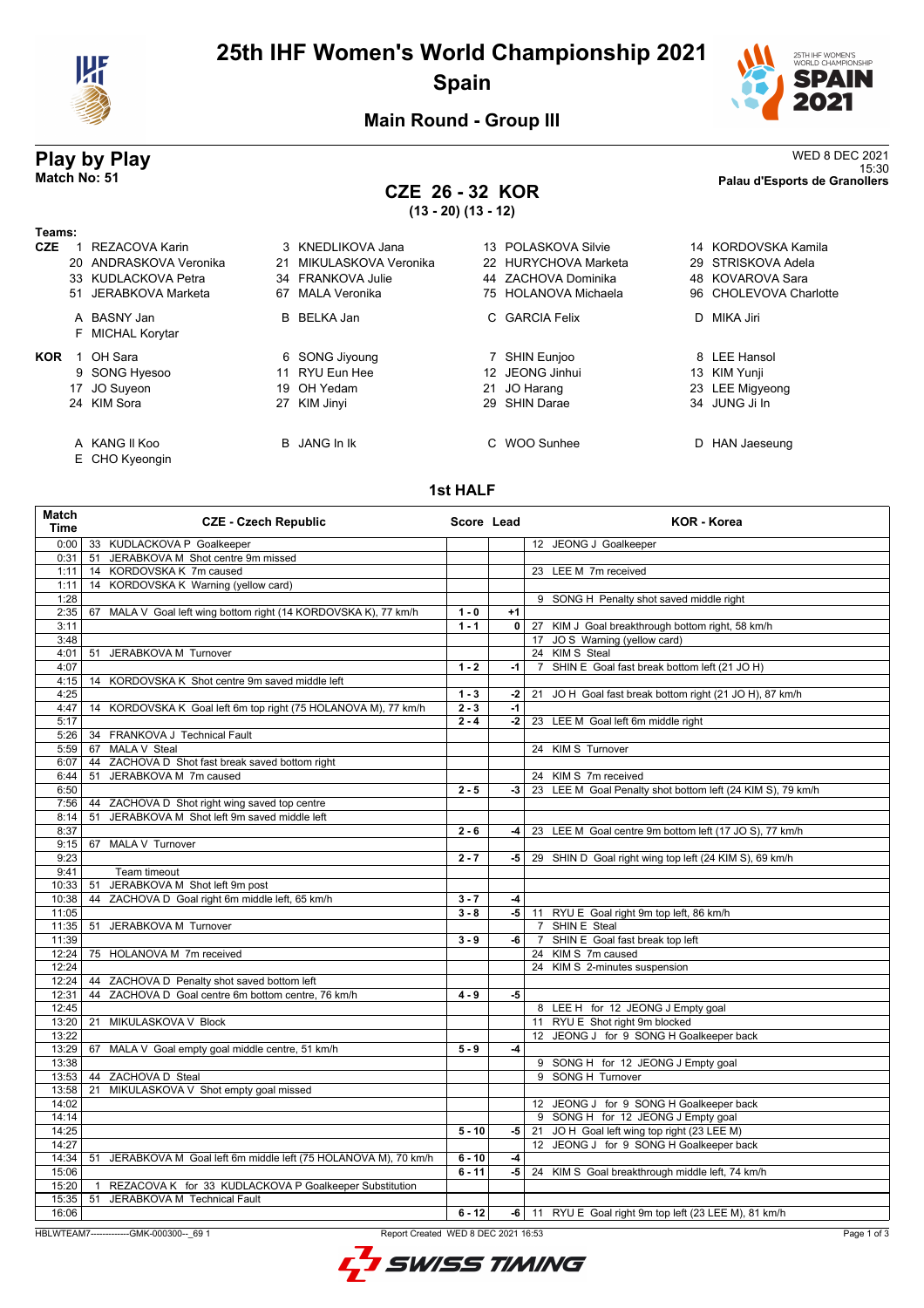



# **Main Round - Group III**

**Play by Play**<br>Match No: 51<br>Palau d'Esports de Granollers 15:30 **Match No: 51 Palau d'Esports de Granollers**

### **CZE 26 - 32 KOR (13 - 20) (13 - 12)**

#### **1st HALF**

| <b>Match</b><br><b>Time</b> | <b>CZE - Czech Republic</b>                                            | Score Lead |                 | <b>KOR - Korea</b>                                         |
|-----------------------------|------------------------------------------------------------------------|------------|-----------------|------------------------------------------------------------|
| 16:15                       | 51<br>JERABKOVA M Turnover                                             |            |                 |                                                            |
| 16:21                       |                                                                        |            |                 | 21 JOH Shot fast break post                                |
| 17:00                       | 75 HOLANOVA M Shot breakthrough saved middle centre                    |            |                 |                                                            |
| 17:35                       |                                                                        | $6 - 13$   | -7              | 27<br>KIM J Goal centre 9m bottom left (23 LEE M), 65 km/h |
| 18:22                       | CHOLEVOVA C Goal centre 9m bottom right (48 KOVAROVA S), 97 km/h<br>96 | $7 - 13$   | -6              |                                                            |
| 19:27                       |                                                                        | $7 - 14$   | $-7$            | 11 RYU E Goal right 9m bottom left, 88 km/h                |
| 19:39                       | 48 KOVAROVA S Goal left 9m bottom left                                 | $8 - 14$   | $-6$            |                                                            |
| 20:24                       |                                                                        | $8 - 15$   | $-7$            | 24 KIM S Goal centre 6m middle right (11 RYU E), 64 km/h   |
| 20:36                       | 96 CHOLEVOVA C Turnover                                                |            |                 | 24 KIM S Steal                                             |
| 21:28                       |                                                                        | $8 - 16$   | -8              | 27 KIM J Goal left 9m top right (23 LEE M), 60 km/h        |
| 21:57                       | 96 CHOLEVOVA C Shot left 9m post                                       |            |                 |                                                            |
| 22:25                       |                                                                        |            |                 | 27 KIM J Technical Fault                                   |
| 22:37                       | 21<br>MIKULASKOVA V Shot left 6m saved middle left                     |            |                 |                                                            |
| 23:13                       |                                                                        |            |                 | 9 SONG H Technical Fault                                   |
| 23:24                       | 96 CHOLEVOVA C Turnover (FB)                                           |            |                 |                                                            |
| 23:48                       |                                                                        |            |                 | Team timeout                                               |
| 23:53                       |                                                                        | $8 - 17$   | -9              | 23 LEE M Goal centre 9m top left, 66 km/h                  |
| 24:26                       | MIKULASKOVA V Shot left 9m blocked<br>21                               |            |                 | 24 KIM S Block                                             |
| 24:31                       |                                                                        | $8 - 18$   | -10 l           | 21 JO H Goal fast break bottom left (12 JEONG J), 79 km/h  |
| 24:44                       | 48 KOVAROVA S Goal right 9m bottom right (21 MIKULASKOVA V)            | $9 - 18$   | -9              |                                                            |
| 25:21                       | 3 KNEDLIKOVA J Steal                                                   |            |                 | 9 SONG H Turnover                                          |
| 25:30                       | MIKULASKOVA V Shot centre 9m blocked<br>21                             |            |                 | 27 KIM J Block                                             |
| 25:30                       |                                                                        |            |                 | 24 KIM S 2-minutes suspension                              |
| 25:45                       | 3 KNEDLIKOVA J Goal right wing top right (14 KORDOVSKA K), 62 km/h     | $10 - 18$  | -8              |                                                            |
| 26:35                       |                                                                        | $10 - 19$  | $-9$            | 11 RYU E Goal right 9m bottom right (23 LEE M), 67 km/h    |
| 26:54                       | 48 KOVAROVA S Goal centre 9m top left (21 MIKULASKOVA V), 71 km/h      | $11 - 19$  | -8              |                                                            |
| 27:07                       |                                                                        |            |                 | 9 SONG H for 12 JEONG J Empty goal                         |
| 27:30                       |                                                                        |            |                 | 12 JEONG J for 24 KIM S Goalkeeper back                    |
| 27:54                       |                                                                        |            |                 | 29 SHIN D Turnover                                         |
| 28:04                       | 48 KOVAROVA S Goal right 6m middle left (21 MIKULASKOVA V), 87 km/h    | $12 - 19$  | $-7$            |                                                            |
| 28:36                       |                                                                        |            |                 | 11 RYU E Shot right 9m saved bottom left                   |
| 28:46                       | 96 CHOLEVOVA C Shot left 6m missed                                     |            |                 |                                                            |
| 29:11                       |                                                                        | $12 - 20$  | -8              | 8 LEE H Goal centre 6m bottom right (21 JO H), 56 km/h     |
| 29:42                       | 96 CHOLEVOVA C Goal centre 6m bottom left (48 KOVAROVA S), 67 km/h     | $13 - 20$  | $\overline{.7}$ |                                                            |
| 29:57                       | ANDRASKOVA V Block<br>20                                               |            |                 | 11 RYU E Shot right 9m blocked                             |
| 29:59                       | REZACOVA K Turnover (FB)                                               |            |                 | 23 LEE M Steal                                             |
|                             |                                                                        |            |                 |                                                            |

#### **2nd HALF**

| <b>Match</b><br>Time                                                                           | <b>CZE - Czech Republic</b>                                            | Score Lead |      | <b>KOR - Korea</b>                                    |
|------------------------------------------------------------------------------------------------|------------------------------------------------------------------------|------------|------|-------------------------------------------------------|
| 30:00                                                                                          | 33 KUDLACKOVA P Goalkeeper                                             |            |      | 12 JEONG J Goalkeeper                                 |
| 30:24                                                                                          |                                                                        |            |      | 24 KIM S Shot left 6m saved middle left               |
| 31:12                                                                                          | MIKULASKOVA V Shot left 6m missed<br>21                                |            |      |                                                       |
| 31:40                                                                                          |                                                                        | $13 - 21$  | -8   | 23 LEE M Goal centre 6m middle right, 75 km/h         |
| 32:09                                                                                          | 96 CHOLEVOVA C Goal centre 9m top right (21 MIKULASKOVA V)             | $14 - 21$  | $-7$ |                                                       |
| 32:48                                                                                          |                                                                        |            |      | 11 RYU E Technical Fault                              |
| 33:30                                                                                          | 96 CHOLEVOVA C Goal left 6m top right (75 HOLANOVA M), 89 km/h         | $15 - 21$  | -6   |                                                       |
| 34:22                                                                                          |                                                                        | $15 - 22$  | $-7$ | 23 LEE M Goal left 9m bottom left (11 RYU E), 81 km/h |
| 35:22                                                                                          | STRISKOVA A Shot left wing saved bottom right<br>29                    |            |      |                                                       |
| 36:06                                                                                          | HOLANOVA M 7m caused<br>75                                             |            |      | 6 SONG J 7m received                                  |
| 36:32                                                                                          |                                                                        |            |      | 19 OH Y Penalty shot saved bottom left                |
| 36:37                                                                                          | A BASNY J Warning (yellow card) bench punishment                       |            |      |                                                       |
| 37:17                                                                                          | 48 KOVAROVA S Goal centre 9m top right (3 KNEDLIKOVA J), 81 km/h       | $16 - 22$  | -6   |                                                       |
| 37:56                                                                                          |                                                                        |            |      | 23 LEE M Shot right 6m missed                         |
| 38:08                                                                                          | 96 CHOLEVOVA C Goal left 6m middle left (21 MIKULASKOVA V), 50 km/h    | $17 - 22$  | -5   |                                                       |
| 38:48                                                                                          |                                                                        |            |      | 11 RYU E Turnover                                     |
| 39:27                                                                                          | 75 HOLANOVA M Shot centre 6m saved bottom right                        |            |      |                                                       |
| 40:01                                                                                          | STRISKOVA A Goal left wing bottom left (96 CHOLEVOVA C), 54 km/h<br>29 | $18 - 22$  | $-4$ |                                                       |
| 40:50                                                                                          |                                                                        | $18 - 23$  | $-5$ | 27 KIM J Goal centre 6m middle right (23 LEE M)       |
| 41:31                                                                                          | 96 CHOLEVOVA C Shot right 9m saved bottom centre                       |            |      |                                                       |
| 42:01                                                                                          |                                                                        | $18 - 24$  | -6   | 27 KIM J Goal left 6m bottom left (11 RYU E), 54 km/h |
| 43:14                                                                                          | 48 KOVAROVA S Shot right 9m saved top left                             |            |      |                                                       |
| 43:18                                                                                          | 29 STRISKOVA A Goal left wing top right, 79 km/h                       | $19 - 24$  | $-5$ |                                                       |
| 43:50                                                                                          | <b>KOVAROVA S Steal</b><br>48                                          |            |      | 27 KIM J Turnover                                     |
| 44:30                                                                                          | 34 FRANKOVA J Goal left 6m bottom centre (48 KOVAROVA S)               | $20 - 24$  | $-4$ |                                                       |
| 45:02                                                                                          |                                                                        |            |      | JO H Shot left wing saved middle right<br>21          |
| 45:18                                                                                          | 3 KNEDLIKOVA J Goal right wing top left (48 KOVAROVA S), 64 km/h       | $21 - 24$  | $-3$ |                                                       |
| 45:25                                                                                          |                                                                        |            |      | Team timeout                                          |
| HBLWTEAM7--------------GMK-000300-- 69 1<br>Report Created WED 8 DEC 2021 16:53<br>Page 2 of 3 |                                                                        |            |      |                                                       |